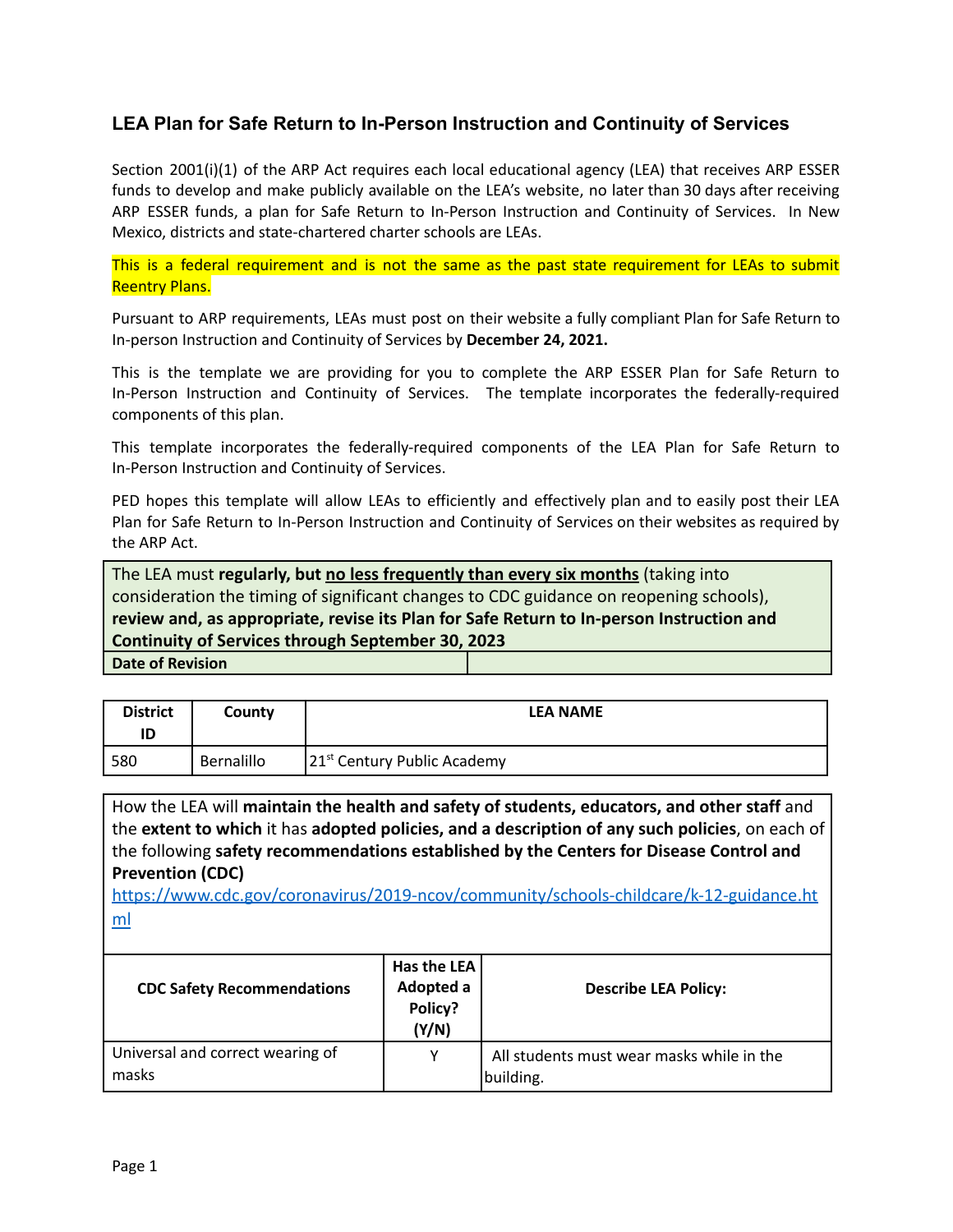| Modifying facilities to allow for<br>physical distancing (e.g., use of<br>cohorts/podding)                                                                  | Y | Different grade levels enter and exit through<br>different doors, staggered release times,<br>separate lunches, signage throughout building. |
|-------------------------------------------------------------------------------------------------------------------------------------------------------------|---|----------------------------------------------------------------------------------------------------------------------------------------------|
| Handwashing and respiratory<br>etiquette                                                                                                                    | Y | All students use hand sanitizer as they enter<br>each class room daily and again when they<br>switch classrooms/cafeteria.                   |
| Cleaning and maintaining healthy<br>facilities, including improving<br>ventilation                                                                          | Υ | Independent HEPA filters in every classroom,<br>HVAC units at MERV 13 levels.                                                                |
| Contact tracing in combination with<br>isolation and quarantine, in<br>collaboration with the State, local,<br>territorial, or Tribal health<br>departments | Y | Established all requirements. COVID point of<br>contact conducts contract tracing as required<br>and reports submitted on time.              |
| Diagnostic and screening testing                                                                                                                            | Y | Participate in the Test to Stay program                                                                                                      |
| Efforts to provide vaccinations to<br>school communities                                                                                                    | Y | Yes have provided one shot clinic with another<br>tentative in early January.                                                                |
| Appropriate accommodations for<br>children with disabilities with respect<br>to health and safety policies                                                  | Y | All appropriate staff have accommodations and<br>extra measures are taken to ensure health and<br>safety policies                            |
| Coordination with State and local<br>health officials                                                                                                       | Y | Reports submitted on time, regular<br>communication with Charter School Nursing<br>Services and involved entities.                           |

How the LEA will ensure continuity of services, including but not limited to services to address students' academic needs and students' and staff social, emotional, mental health, and other needs, which may include student health and food services

### **How the LEA will Ensure Continuity of Services?**

Weekly Admin meetings and monthy reports to the Governance Council. Alternates for critical positions identified and trained, CEO trained and insuring communication is delivered in a timely manner to families, staff and the Governance Council

#### **How will the LEA address Students':**

| Academic Needs? | Online instruction is available a needed for COVID related     |
|-----------------|----------------------------------------------------------------|
|                 | absences, all students have assigned chromebook to take        |
|                 | back and forth from home daily, parent portal for daily access |
|                 |                                                                |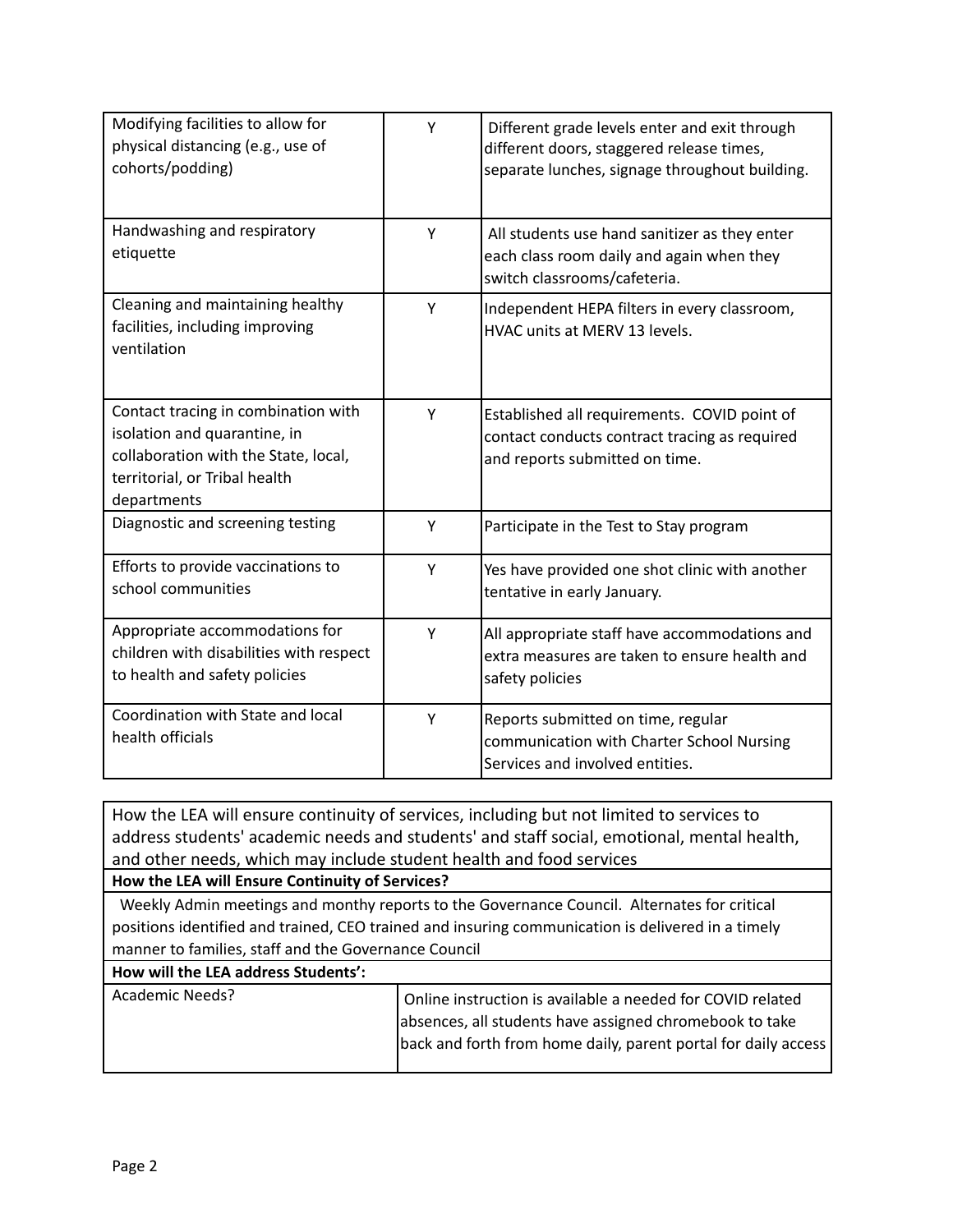| Social, Emotional and Mental Health<br>lNeeds?                       | Employed additional staff for individual student support,<br>trained staff in social emotional needs, updated Site Safety<br>Plan to include additional training and support, purchase of<br>software (Ripple Effects) for classroom use to support SEL |  |
|----------------------------------------------------------------------|---------------------------------------------------------------------------------------------------------------------------------------------------------------------------------------------------------------------------------------------------------|--|
| Other Needs (which may include student<br>health and food services)? | Regular communication with families to provide food and<br>emotional support.                                                                                                                                                                           |  |
| How will the LEA address Staff:                                      |                                                                                                                                                                                                                                                         |  |
| Social, Emotional and Mental Health<br>Needs?                        | On site Social Worker and Attendance Coach as well as<br>increased awareness of IEP with required social work.<br><b>Extended ELTP programs</b>                                                                                                         |  |
| Other Needs?                                                         |                                                                                                                                                                                                                                                         |  |

| <b>Public Input</b>                                                                                                                                                                                                                                                                                                                                  |                                                                                                                                                                                           |  |  |  |
|------------------------------------------------------------------------------------------------------------------------------------------------------------------------------------------------------------------------------------------------------------------------------------------------------------------------------------------------------|-------------------------------------------------------------------------------------------------------------------------------------------------------------------------------------------|--|--|--|
| Describe the process used to seek<br>public input, and how that input was<br>taken into account in the revision of the<br>plan.<br><b>Understandable and Uniform Format</b>                                                                                                                                                                          | Regular meetings with PTA, School Advisory Council, Equity<br>Council, Governance Council and staff.                                                                                      |  |  |  |
| Describe the process by which the LEA<br>will, to the extent practicable, present<br>the plan written in a language that<br>parents can understand. Or, if it is not<br>practicable to provide written<br>translations to a parent with limited<br>English proficiency, describe the process<br>for orally translating the plan for such<br>parents. | Our website has a translator for a variety of languages that<br>can translate the documents                                                                                               |  |  |  |
| Describe the process by which a parent<br>who is an individual with a disability as<br>defined by the ADA, will be provided a<br>version of the plan in an alternative<br>format accessible to that parent.                                                                                                                                          | We can make available a variety of programs such as text to<br>speech to accommodate any disability as well as face to face<br>meetings with appropriate translators or support providers |  |  |  |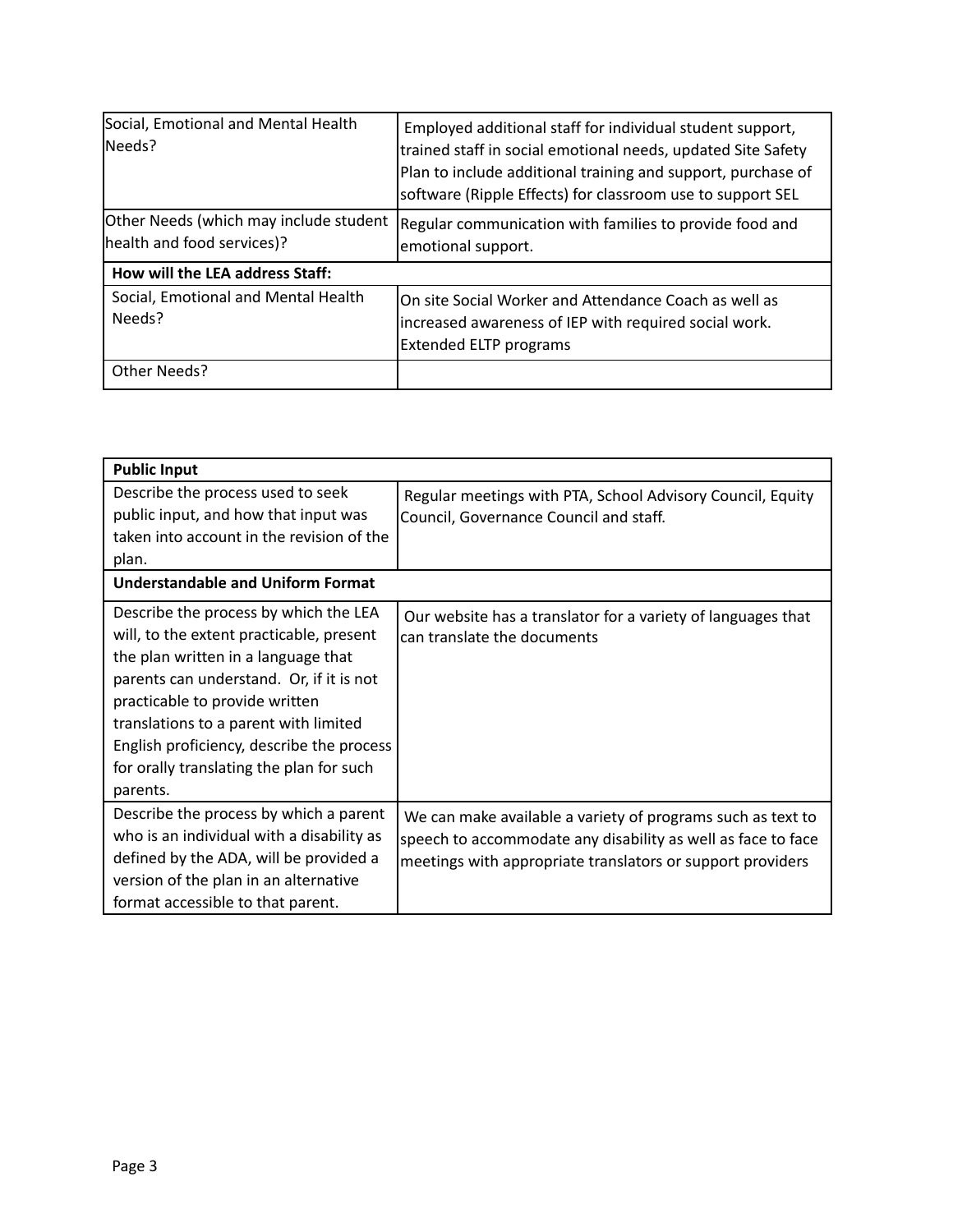# **U.S. [Department](https://www.govinfo.gov/content/pkg/FR-2021-04-22/pdf/2021-08359.pdf) of Education Interim Final Rule (IFR)**

## **LEA Plan for Safe Return to In-Person Instruction and Continuity of Services**

An LEA must describe in its plan under section 2001(i)(1) of the ARP Act for the safe return to **in-person instruction and continuity of services –**

- 1. How it will maintain the health and safety of students, educators, and other staff and the extent to which it has adopted policies, and a description of any such policies, on each of the following safety recommendations established by the CDC:
	- (A) Universal and correct wearing of masks.
	- (B) Modifying facilities to allow for physical distancing (e.g., use of cohorts/podding).
	- (C) Handwashing and respiratory etiquette.
	- (D) Cleaning and maintaining healthy facilities, including improving ventilation.
	- (E) Contact tracing in combination with isolation and quarantine, in collaboration with the State, local, territorial, or Tribal health departments.
	- (F) Diagnostic and screening testing.
	- (G) Efforts to provide vaccinations to school communities.
	- (H) Appropriate accommodations for children with disabilities with respect to health and safety policies.
	- (I) Coordination with State and local health officials.
- 2. How it will ensure continuity of services, including but not limited to services to address students' academic needs and students' and staff social, emotional, mental health, and other needs, which may include student health and food services.
- 3. During the period of the ARP ESSER award established in section 2001(a) of the ARP Act, an LEA must
	- a. regularly, but no less frequently than every six months (taking into consideration the timing of significant changes to CDC guidance on reopening schools), review and, as appropriate, revise its plan for the safe return to in- person instruction and continuity of services.
	- b. In determining whether revisions are necessary, and in making any revisions, the LEA must seek public input and take such input into account.
	- c. If at the time the LEA revises its plan the CDC has updated its guidance on reopening schools, the revised plan must address the extent to which the LEA has adopted policies, and describe any such policies, for each of the updated safety recommendations.
- 4. If an LEA developed a plan prior to enactment of the ARP Act that meets the statutory requirements of section 2001(i)(1) and (2) of the ARP Act but does not address all the requirements in paragraph (a), the LEA must, pursuant to paragraph (b), revise and post its plan no later than six months after receiving its ARP ESSER funds to meet the requirements in paragraph (a).
- 5. An LEA's plan under section 2001(i)(1) of the ARP Act for the safe return to in-person instruction and continuity of services must be
	- a. In an understandable and uniform format;